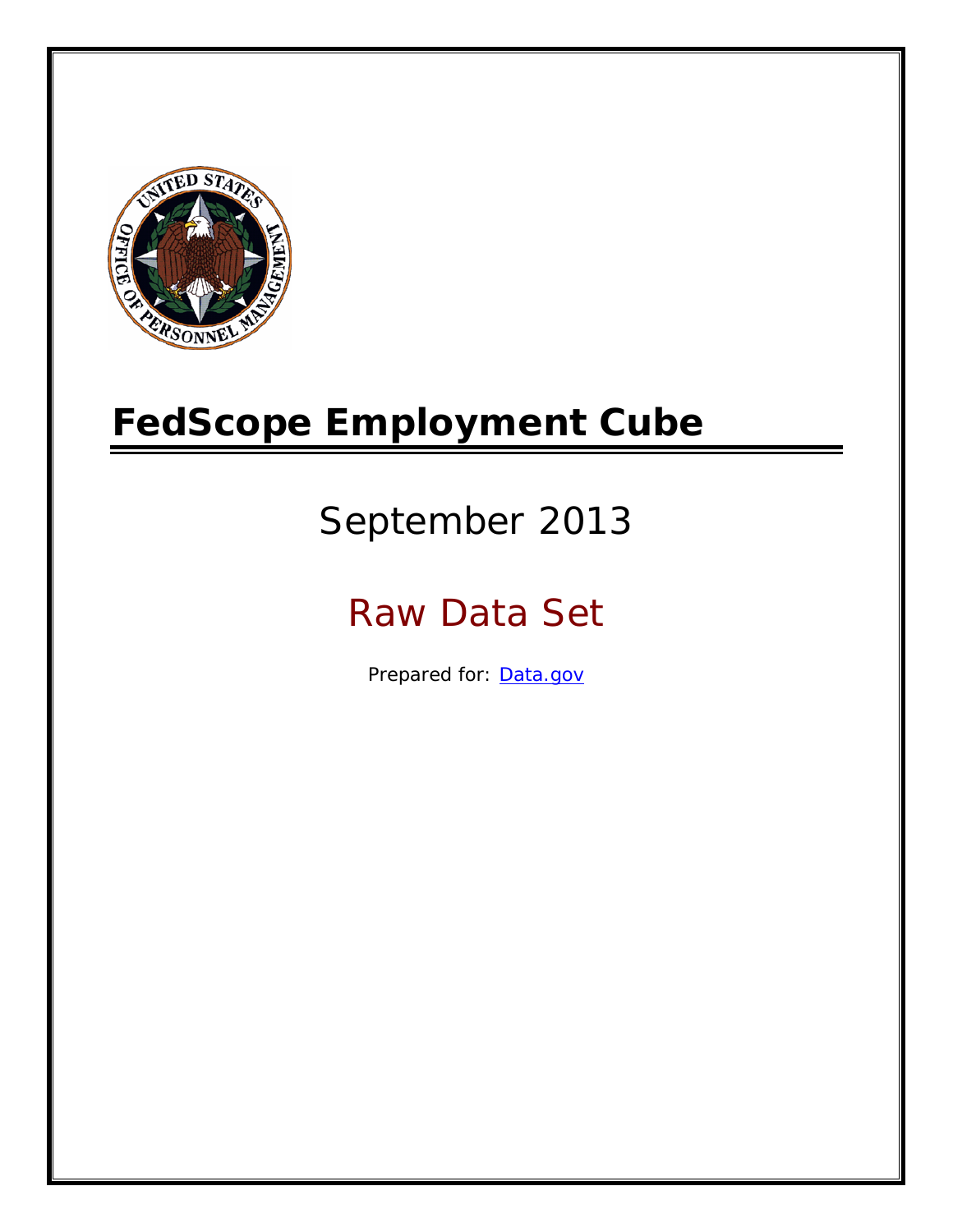

# **Table of Contents**

| $\mathbf{1}$ | <b>OVERVIEW</b>                                | 3              |
|--------------|------------------------------------------------|----------------|
| 1.1          | Purpose                                        | 3              |
| 1.2          | <b>Scope</b>                                   | 3              |
| 2            | <b>RAW DATA SET FILE</b>                       | 3              |
| 2.1          | <b>FACTDATA</b>                                | 3              |
| 3            | <b>DIMENSION TRANSLATIONS FILES</b>            | 5              |
| 3.1          | Agency                                         | 5              |
| 3.2          | Location                                       | 6              |
| 3.3          | Age                                            | 6              |
| 3.4          | <b>Education Level</b>                         | $\overline{7}$ |
| 3.5          | <b>General Schedule &amp; Equivalent Grade</b> | 8              |
| 3.6          | <b>Length of Service</b>                       | 8              |
| 3.7          | Occupation                                     | 9              |
| 3.8          | <b>Occupation Category</b>                     | 9              |
| 3.9          | Pay Plan & Grade                               | 10             |
| 3.10         | <b>Salary Level</b>                            | 10             |
|              | 3.11 STEM Occupations                          | 11             |
|              | 3.12 Supervisory Status                        | 11             |
|              | 3.13 Type of Appointment                       | 12             |
|              | 3.14 Work Schedule                             | 12             |
| 3.15         | <b>Work Status</b>                             | 13             |
|              | 3.16 Date                                      | 13             |
|              | 3.17 Employment                                | 14             |
|              | 3.18 Average Salary                            | 14             |
|              | 3.19 Average Length of Service                 | 14             |
| 4            | <b>DATA DEFINITIONS</b>                        | 15             |
| 4.1          | Agency                                         | 15             |
| 4.2          | Location                                       | 15             |
| 4.3          | Age                                            | 15             |
| 4.4          | <b>Education Level</b>                         | 15             |
| 4.5          | <b>General Schedule &amp; Equivalent Grade</b> | 15             |
| 4.6          | <b>Length of Service</b>                       | 15             |
| 4.7          | Occupation                                     | 15             |
| 4.8          | <b>Occupation Category</b>                     | 15             |
| 4.9          | Pay Plan & Grade                               | 16             |
| 4.10         | <b>Salary Level</b>                            | 16             |
| 4.11         | <b>STEM Occupations</b>                        | 16             |
| 4.12         | <b>Supervisory Status</b>                      | 16             |
| 4.13         | <b>Type of Appointment</b>                     | 16             |
| 4.14         | <b>Work Schedule</b>                           | 16             |

**Source**: FedScope (https://www.fedscope.opm.gov/) 1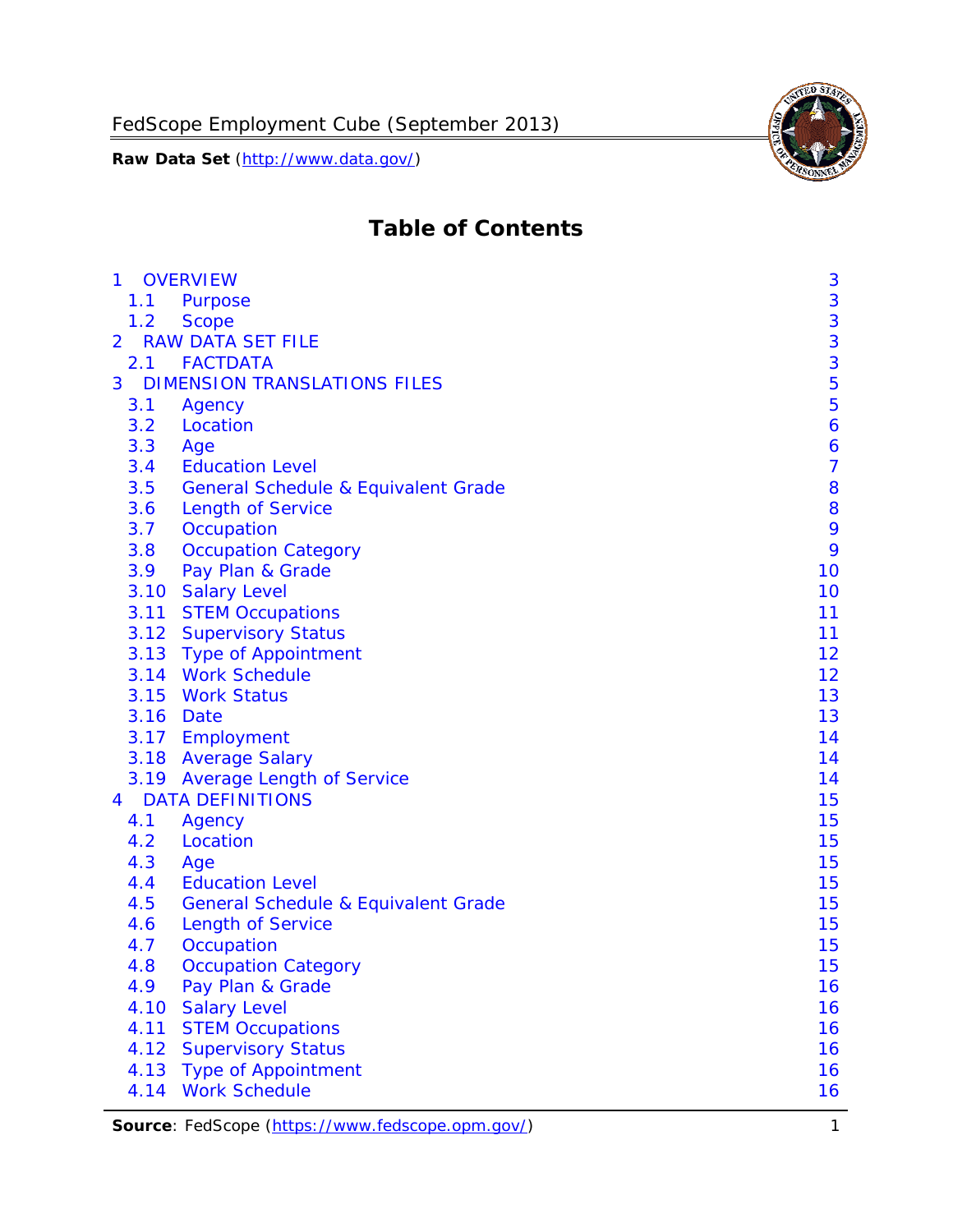FedScope Employment Cube (September 2013)

**Raw Data Set** (http://www.data.gov/)

|               | 4.15 Work Status                                    | 16. |
|---------------|-----------------------------------------------------|-----|
|               | 4.16 Date                                           | 16  |
|               | 4.17 Employment                                     | 17  |
|               | 4.18 Average Salary                                 | 17  |
|               | 4.19 Average Length of Service                      | 17  |
|               | 5 APPENDIX                                          | 18  |
| 5.1           | SAS Program to Read Raw Data Sets for Data Analysis | 18  |
| $5.2^{\circ}$ | <b>FedScope General Public Web Site</b>             | 18  |

# **Listing of Tables**

| Table 2.1: FACTDATA.TXT Record Layout   | 4  |
|-----------------------------------------|----|
| Table 3.1: DTagy.txt Record Layout      | 5  |
| Table 3.2: DTloc.txt Record Layout      | 6  |
| Table 3.3: DTagelvl.txt Record Layout   | 6  |
| Table 3.4: DTedlvl.txt Record Layout    | 7  |
| Table 3.5: DTgsegrd.txt Record Layout   | 8  |
| Table 3.6: DTIoslvI.txt Record Layout   | 8  |
| Table 3.7: DTocc.txt Record Layout      | 9  |
| Table 3.8: DTpatco.txt Record Layout    | 9  |
| Table 3.9: DTppgrd.txt Record Layout    | 10 |
| Table 3.10: DTsallvl.txt Record Layout  | 10 |
| Table 3.11: DTstemocc.txt Record Layout | 11 |
| Table 3.12: DTsuper.txt Record Layout   | 11 |
| Table 3.13: DTtoa.txt Record Layout     | 12 |
| Table 3.14: DTwrksch.txt Record Layout  | 12 |
| Table 3.15: DTwkstat.txt Record Layout  | 13 |
| Table 3.16: DTdate.txt Record Layout    | 13 |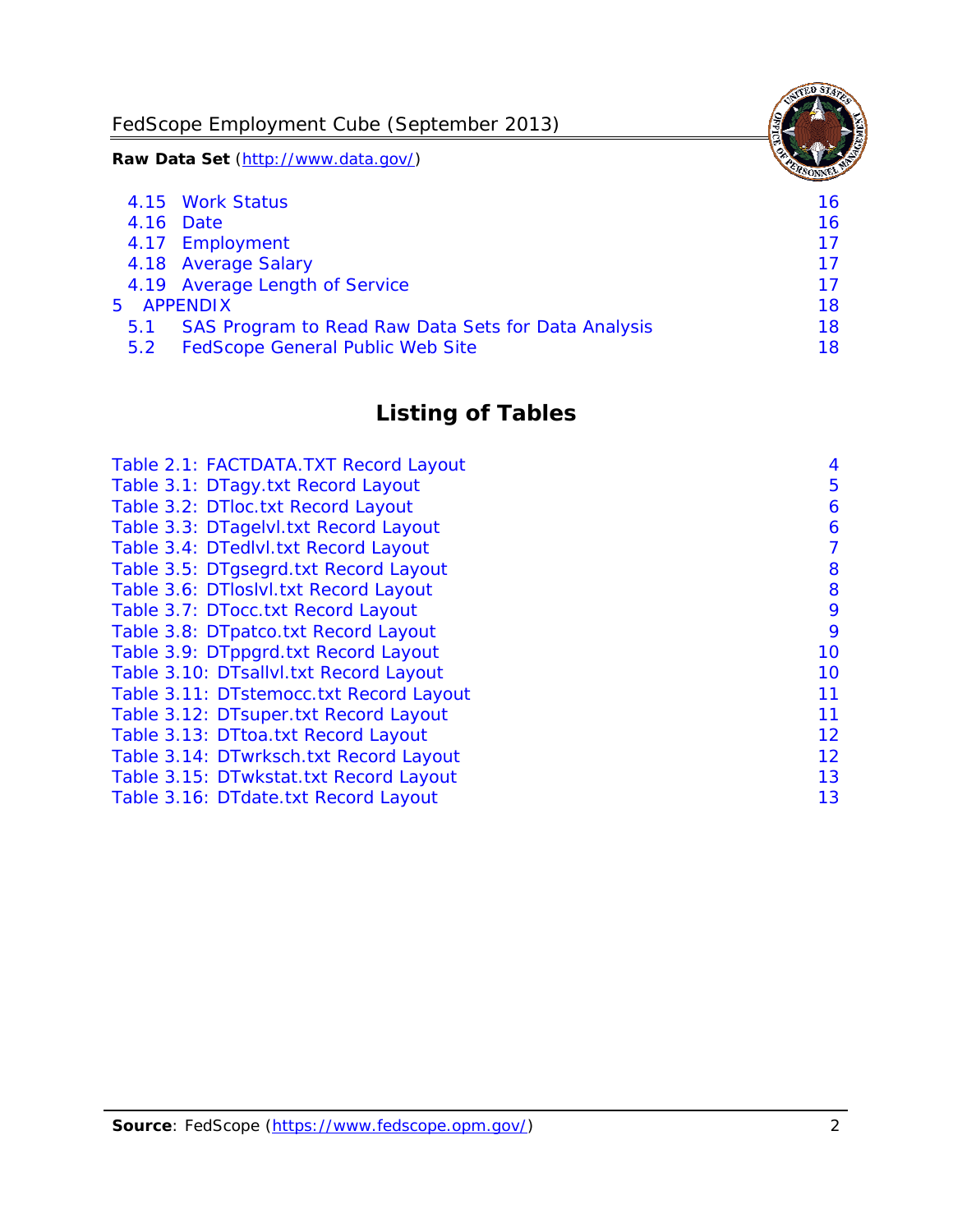# <span id="page-3-0"></span>**1 OVERVIEW**

#### *1.1 Purpose*

<span id="page-3-1"></span>The purpose of this raw data set is to increase public access to high value, machine readable datasets generated by the U.S. Office of Personnel Management. The FedScope Employment Cube data sets are available via [Data.gov](http://www.data.gov/).

## <span id="page-3-2"></span>*1.2 Scope*

The scope of this raw data set includes data elements used in the creation of the FedScope Employment Cube [\(https://www.fedscope.opm.gov/\)](https://www.fedscope.opm.gov/). **NOTE**: Starting in FY 2010, the OPM Statistical Data Mart (SDM) is the source for all FedScope data. The SDM is processed data from the Enterprise Human Resources Integration (EHRI) data warehouse. Data is processed on a quarterly basis (i.e. March, June, September and December).

# <span id="page-3-3"></span>**2 RAW DATA SET FILE**

## <span id="page-3-4"></span>*2.1 FACTDATA*

This "**delimited**" (comma separated value (**CSV**)) raw data set provides employee population data as of September 2013. Each column value is separated by a "**comma**" from the next column's value and each row starts a new record. Each record contains 20 data elements. The record layout for FACTDATA.TXT is depicted in [Table 2.1](#page-4-1) below:

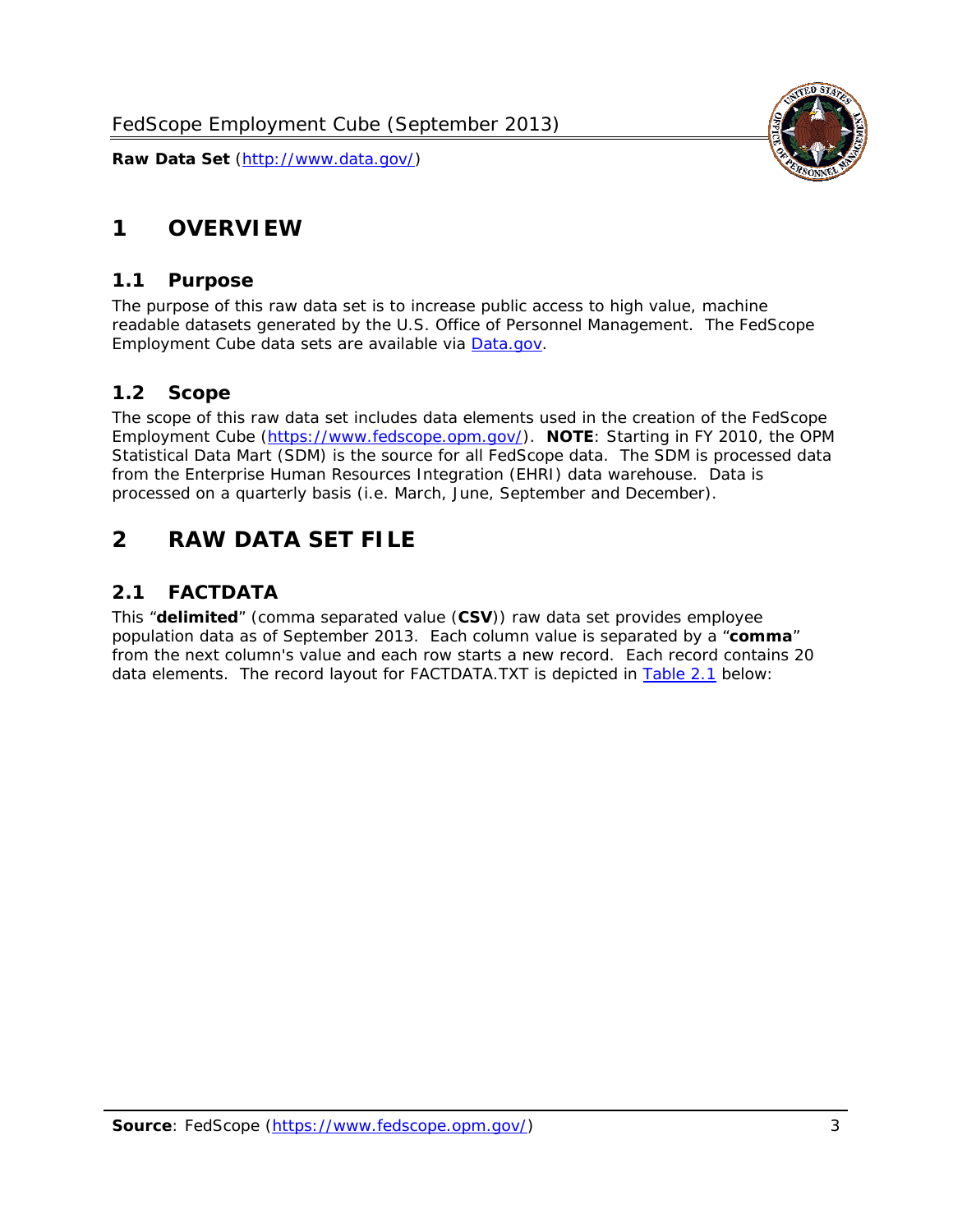

<span id="page-4-1"></span><span id="page-4-0"></span>

| <b>Data</b><br><b>Column</b> | <b>DATA ELEMENT NAME</b>            | <b>CSV</b><br><b>Column</b><br><b>Name</b> | <b>CSV</b><br><b>Column</b><br>Format |
|------------------------------|-------------------------------------|--------------------------------------------|---------------------------------------|
| 1                            | Agency                              | <b>AGYSUB</b>                              | <b>TEXT</b>                           |
| $\overline{2}$               | Location                            | <b>LOC</b>                                 | <b>TEXT</b>                           |
| 3                            | Age                                 | <b>AGELVL</b>                              | <b>TEXT</b>                           |
| 4                            | <b>Education Level</b>              | <b>EDLVL</b>                               | <b>TEXT</b>                           |
| 5                            | General Schedule & Equivalent Grade | <b>GSEGRD</b>                              | <b>TEXT</b>                           |
| 6                            | Length of Service                   | LOSLVL                                     | <b>TEXT</b>                           |
| 7                            | Occupation                          | <b>OCC</b>                                 | <b>TEXT</b>                           |
| 8                            | <b>Occupation Category</b>          | <b>PATCO</b>                               | <b>TEXT</b>                           |
| 9                            | Pay Plan & Grade                    | <b>PPGRD</b>                               | <b>TEXT</b>                           |
| 10                           | Salary Level                        | <b>SALLVL</b>                              | <b>TEXT</b>                           |
| 11                           | <b>STEM Occupations</b>             | <b>STEMOCC</b>                             | <b>TEXT</b>                           |
| 12                           | <b>Supervisory Status</b>           | <b>SUPERVIS</b>                            | <b>TEXT</b>                           |
| 13                           | Type of Appointment                 | <b>TOA</b>                                 | <b>TEXT</b>                           |
| 14                           | Work Schedule                       | <b>WORKSCH</b>                             | <b>TEXT</b>                           |
| 15                           | <b>Work Status</b>                  | <b>WORKSTAT</b>                            | <b>TEXT</b>                           |
| 16                           | Date (e.g. 201309)                  | <b>DATECODE</b>                            | <b>TEXT</b>                           |
| 17                           | Employment                          | <b>EMPLOYMENT</b>                          | <b>NUMERIC</b>                        |
| 18                           | Average Salary                      | <b>SALARY</b>                              | <b>NUMERIC</b>                        |
| 19                           | Average Length of Service           | LOS                                        | <b>NUMERIC</b>                        |
|                              | <b>Total Records: 2,067,262</b>     |                                            |                                       |

#### **Table 2.1: FACTDATA.TXT Record Layout**

**NOTE**: If importing this table (data set) into Excel, change the "column data format" for columns 1-17 from "General" to "Text". Columns 18-20 can be imported as "General" data format. In Excel, the "General" data format converts numeric values to numbers. Columns 1-17 are TEXT fields; Columns 18-20 are NUMERIC fields.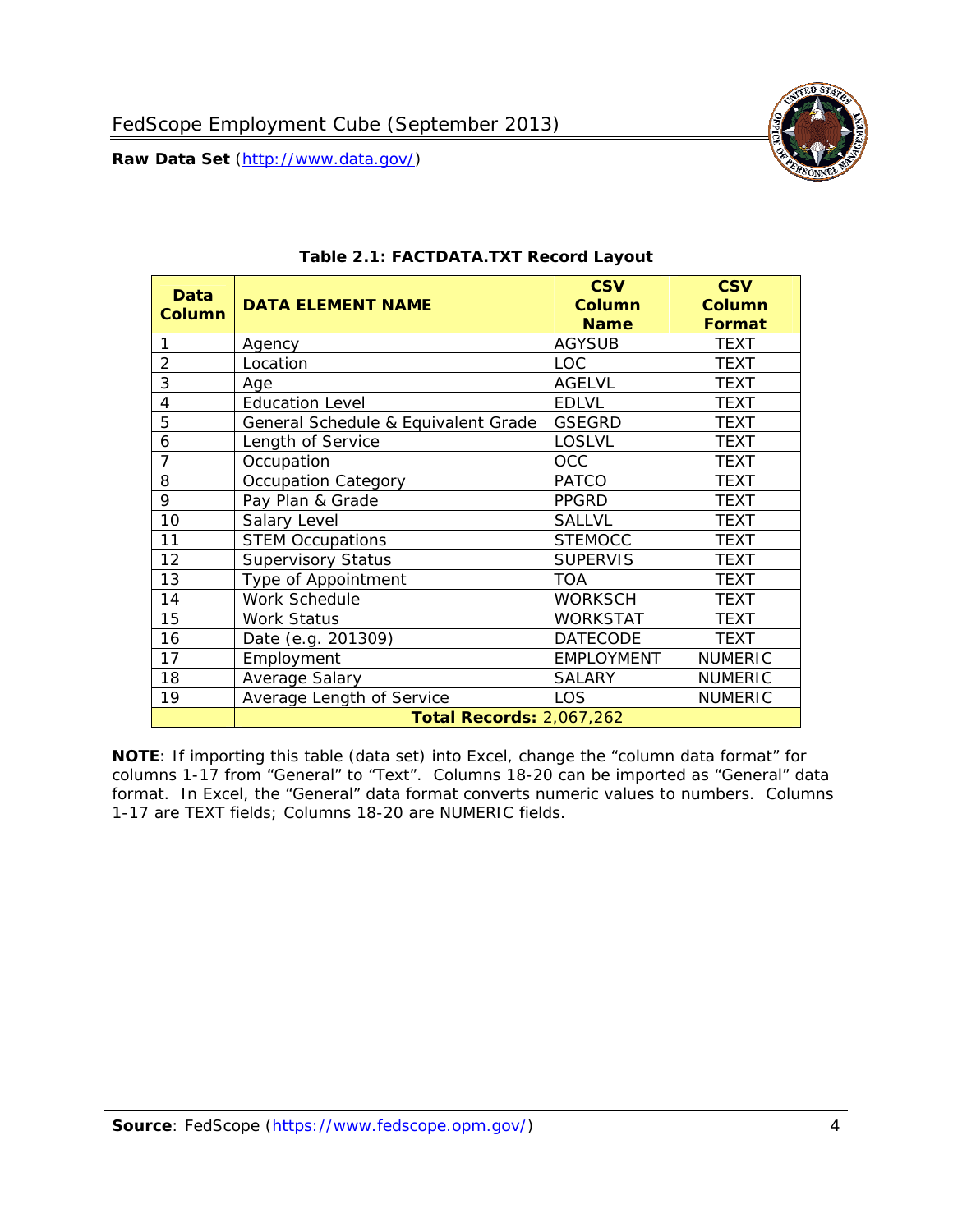

# <span id="page-5-0"></span>**3 DIMENSION TRANSLATIONS FILES**

#### <span id="page-5-1"></span>*3.1 Agency*

<span id="page-5-3"></span><span id="page-5-2"></span>This "**delimited**" (comma separated value (**CSV**)) data file provides translations for the agency data element contained in the employee population data file (FACTDATA.TXT). See [Table 2.1.](#page-4-1) Each column value is separated by a "**comma**" from the next column's value and each row starts a new record. Each record contains 6 data elements. The record layout for DTagy.txt is depicted in [Table 3.1](#page-5-3) below:

| Data<br>Column            | <b>DATA ELEMENT NAME</b>       | <b>CSV</b><br><b>Column</b><br><b>Name</b> | <b>CSV</b><br>Column<br><b>Format</b> |
|---------------------------|--------------------------------|--------------------------------------------|---------------------------------------|
|                           | Agency Type                    | <b>AGYTYP</b>                              | <b>TEXT</b>                           |
| 2                         | <b>Agency Type Translation</b> | <b>AGYTYPT</b>                             | <b>TEXT</b>                           |
| 3                         | Agency                         | AGY                                        | <b>TEXT</b>                           |
| 4                         | <b>Agency Translation</b>      | <b>AGYT</b>                                | <b>TEXT</b>                           |
| 5                         | Agency Sub element             | <b>AGYSUB</b>                              | <b>TEXT</b>                           |
| 6                         | Agency Sub element Translation | <b>AGYSUBT</b>                             | <b>TEXT</b>                           |
| <b>Total Records: 535</b> |                                |                                            |                                       |

#### **Table 3.1: DTagy.txt Record Layout**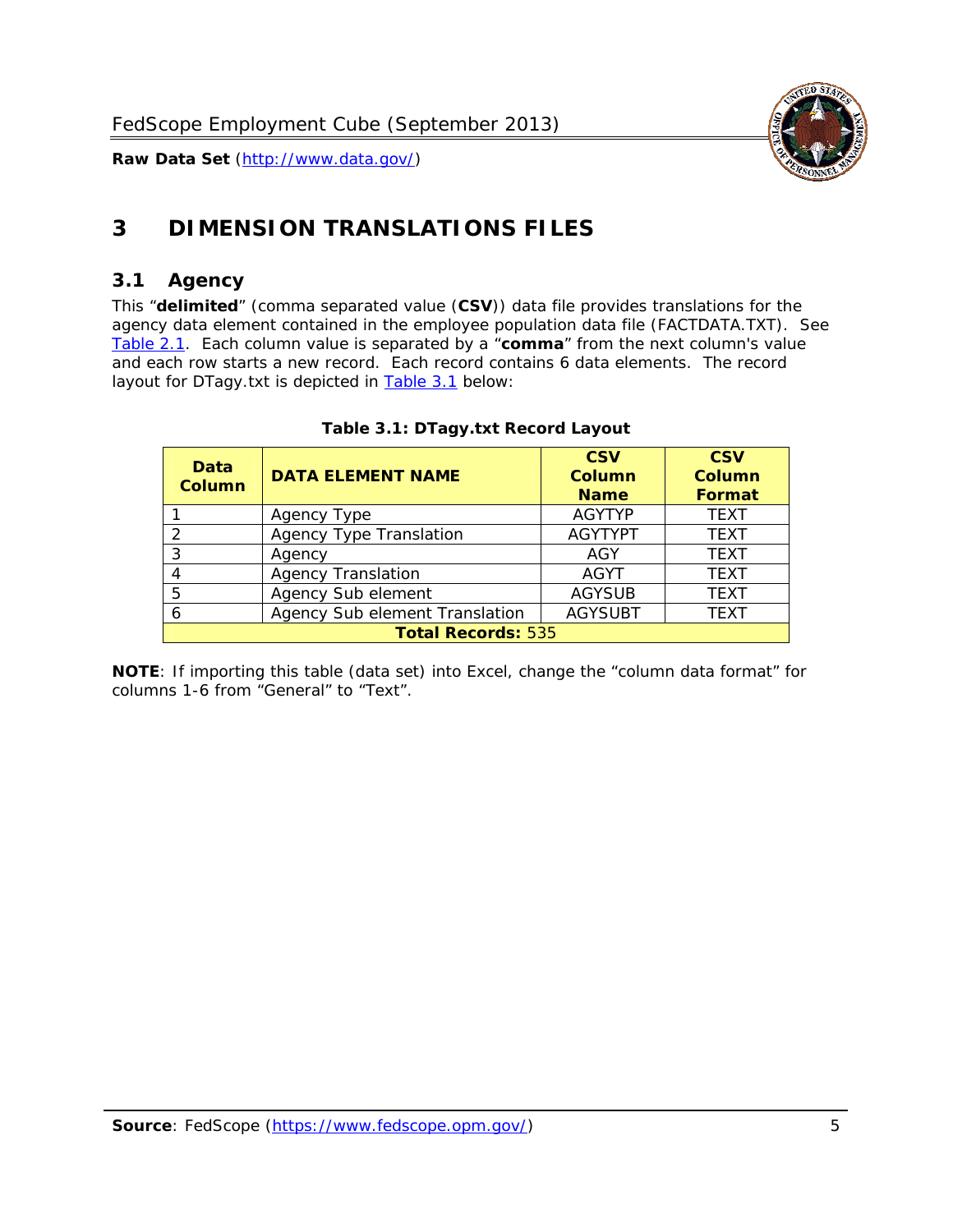

#### <span id="page-6-0"></span>*3.2 Location*

<span id="page-6-4"></span><span id="page-6-2"></span>This "**delimited**" (comma separated value (**CSV**)) data file provides translations for the location data element contained in the employee population data file (FACTDATA.TXT). See [Table 2.1.](#page-4-1) Each column value is separated by a "**comma**" from the next column's value and each row starts a new record. Each record contains 4 data elements. The record layout for DTloc.txt is depicted in [Table 3.2](#page-6-4) below:

| Data<br><b>Column</b>     | <b>DATA ELEMENT NAME</b>         | <b>CSV</b><br>Column<br><b>Name</b> | <b>CSV</b><br><b>Column</b><br><b>Format</b> |
|---------------------------|----------------------------------|-------------------------------------|----------------------------------------------|
|                           | Location Type                    | <b>LOCTYP</b>                       | <b>TEXT</b>                                  |
|                           | Location Type Translation        | <b>LOCTYPT</b>                      | <b>TEXT</b>                                  |
| ⌒                         | State/Country                    | <b>LOC</b>                          | <b>TFXT</b>                                  |
|                           | <b>State/Country Translation</b> | LOCT                                | <b>TFXT</b>                                  |
| <b>Total Records: 224</b> |                                  |                                     |                                              |

#### **Table 3.2: DTloc.txt Record Layout**

**NOTE**: If importing this table (data set) into Excel, change the "column data format" for columns 1-4 from "General" to "Text".

#### <span id="page-6-1"></span>*3.3 Age*

<span id="page-6-5"></span><span id="page-6-3"></span>This "**delimited**" (comma separated value (**CSV**)) data file provides translations for the age data element contained in the employee population data file (FACTDATA.TXT). See [Table](#page-4-1) [2.1](#page-4-1). Each column value is separated by a "**comma**" from the next column's value and each row starts a new record. Each record contains 2 data elements. The record layout for DTagelvl.txt is depicted in **[Table 3.3](#page-6-5)** below:

| Data<br><b>Column</b>    | <b>DATA ELEMENT NAME</b> | <b>CSV</b><br>Column<br><b>Name</b> | <b>CSV</b><br>Column<br>Format |
|--------------------------|--------------------------|-------------------------------------|--------------------------------|
|                          | Aae                      | AGFI VI                             | TFXT                           |
|                          | Age Translation          | AGFI VI T                           | TFXT                           |
| <b>Total Records: 12</b> |                          |                                     |                                |

#### **Table 3.3: DTagelvl.txt Record Layout**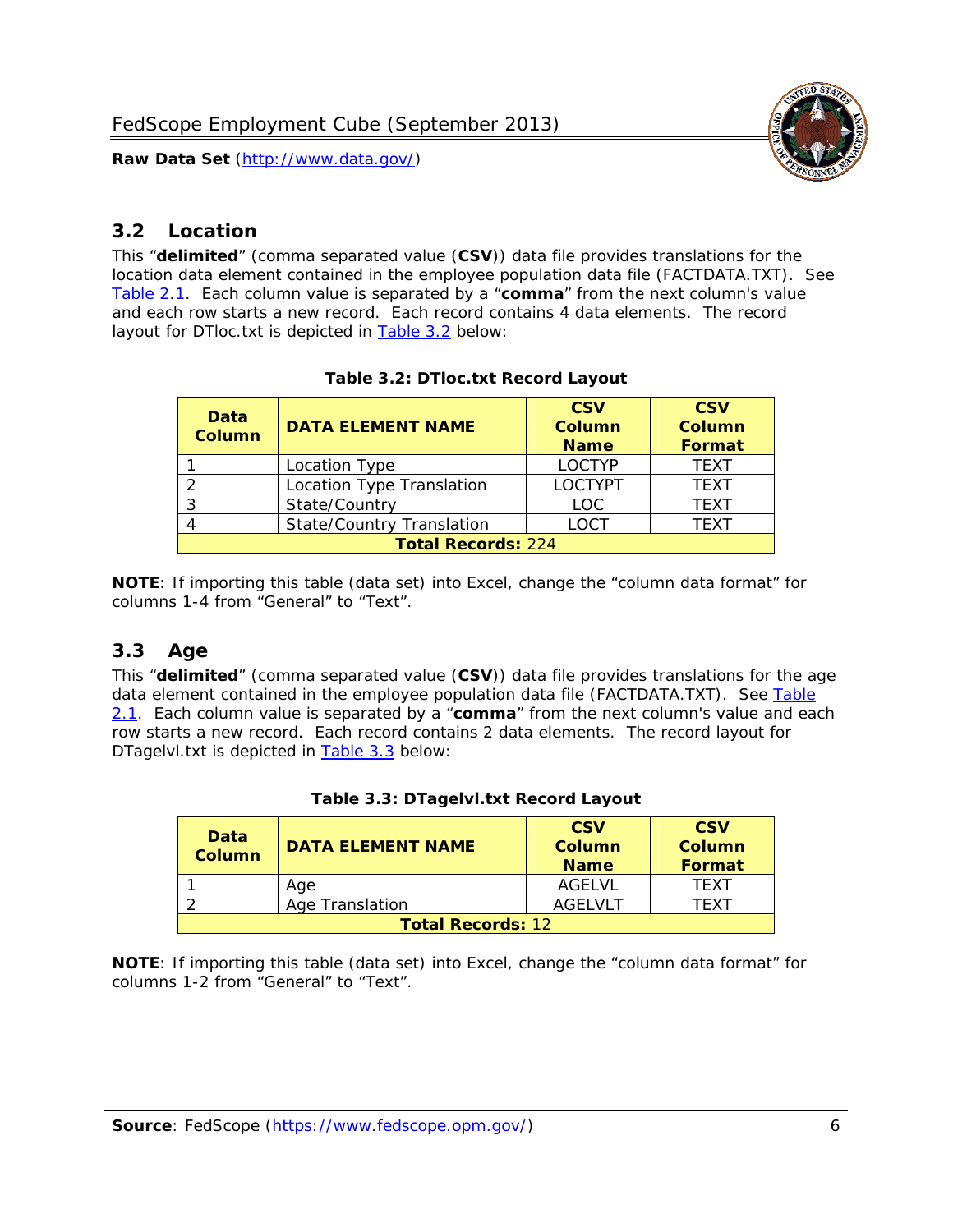

#### <span id="page-7-0"></span>*3.4 Education Level*

<span id="page-7-2"></span><span id="page-7-1"></span>This "**delimited**" (comma separated value (**CSV**)) data file provides translations for the education level data element contained in the employee population data file (FACTDATA.TXT). See [Table 2.1](#page-4-1). Each column value is separated by a "**comma**" from the next column's value and each row starts a new record. Each record contains 4 data elements. The record layout for DTedlvl.txt is depicted in [Table 3.4](#page-7-2) below:

| Data<br><b>Column</b>    | <b>DATA ELEMENT NAME</b>           | <b>CSV</b><br><b>Column</b><br><b>Name</b> | <b>CSV</b><br><b>Column</b><br><b>Format</b> |
|--------------------------|------------------------------------|--------------------------------------------|----------------------------------------------|
|                          | <b>Education Level Type</b>        | <b>EDLVLTYP</b>                            | <b>TEXT</b>                                  |
|                          | Education Level Type Translation   | <b>EDLVLTYPT</b>                           | <b>TEXT</b>                                  |
|                          | <b>Education Level</b>             | <b>EDLVL</b>                               | <b>TEXT</b>                                  |
|                          | <b>Education Level Translation</b> | <b>EDLVLT</b>                              | <b>TEXT</b>                                  |
| <b>Total Records: 24</b> |                                    |                                            |                                              |

#### **Table 3.4: DTedlvl.txt Record Layout**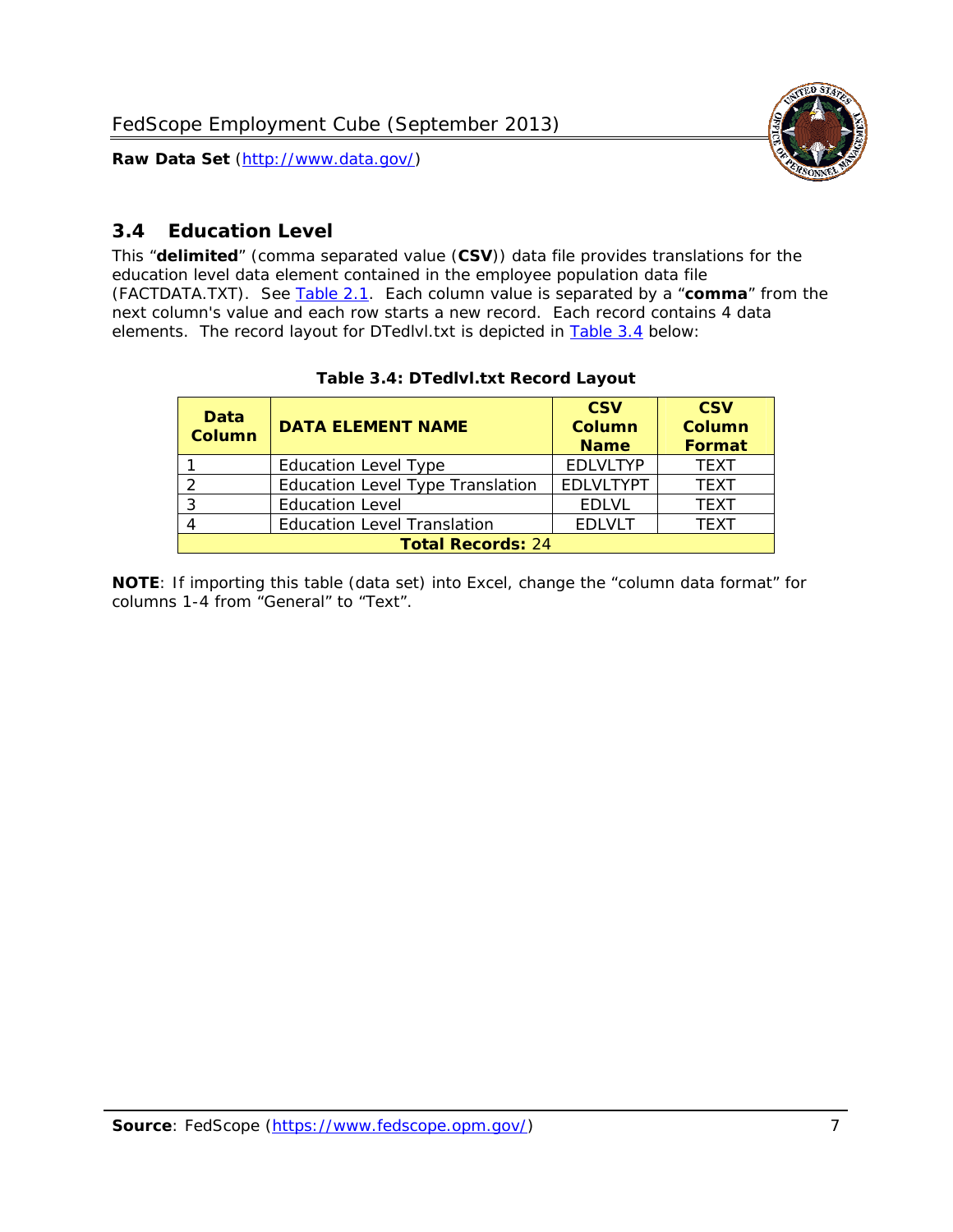

#### <span id="page-8-0"></span>*3.5 General Schedule & Equivalent Grade*

This "**delimited**" (comma separated value (**CSV**)) data file provides translations for the general schedule & equivalent grade data element contained in the employee population data file (FACTDATA.TXT). See [Table 2.1](#page-4-1). Each column value is separated by a "**comma**" from the next column's value and each row starts a new record. Each record contains 1 data element. The record layout for DTgsegrd.txt is depicted in [Table 3.5](#page-8-4) below:

#### **Table 3.5: DTgsegrd.txt Record Layout**

<span id="page-8-4"></span><span id="page-8-2"></span>

| Data<br>Column           | DATA FI FMFNT NAMF                  | <b>CSV</b><br>Column<br><b>Name</b> | <b>CSV</b><br>Column<br>Format |
|--------------------------|-------------------------------------|-------------------------------------|--------------------------------|
|                          | General Schedule & Equivalent Grade | GSEGRD                              | TFXT                           |
| <b>Total Records: 17</b> |                                     |                                     |                                |

**NOTE**: If importing this table (data set) into Excel, change the "column data format" for column 1-from "General" to "Text".

#### <span id="page-8-1"></span>*3.6 Length of Service*

<span id="page-8-5"></span>This "**delimited**" (comma separated value (**CSV**)) data file provides translations for the length of service data element contained in the employee population data file (FACTDATA.TXT). See [Table 2.1](#page-4-1). Each column value is separated by a "**comma**" from the next column's value and each row starts a new record. Each record contains 2 data elements. The record layout for DTloslvl.txt is depicted in [Table 3.6](#page-8-5) below:

<span id="page-8-3"></span>

| Data<br><b>Column</b>    | <b>DATA ELEMENT NAME</b>      | <b>CSV</b><br><b>Column</b><br><b>Name</b> | <b>CSV</b><br>Column<br>Format |
|--------------------------|-------------------------------|--------------------------------------------|--------------------------------|
|                          | Length of Service             | LOSLVL                                     | TFXT                           |
|                          | Length of Service Translation | LOSI VLT                                   | TFXT                           |
| <b>Total Records: 11</b> |                               |                                            |                                |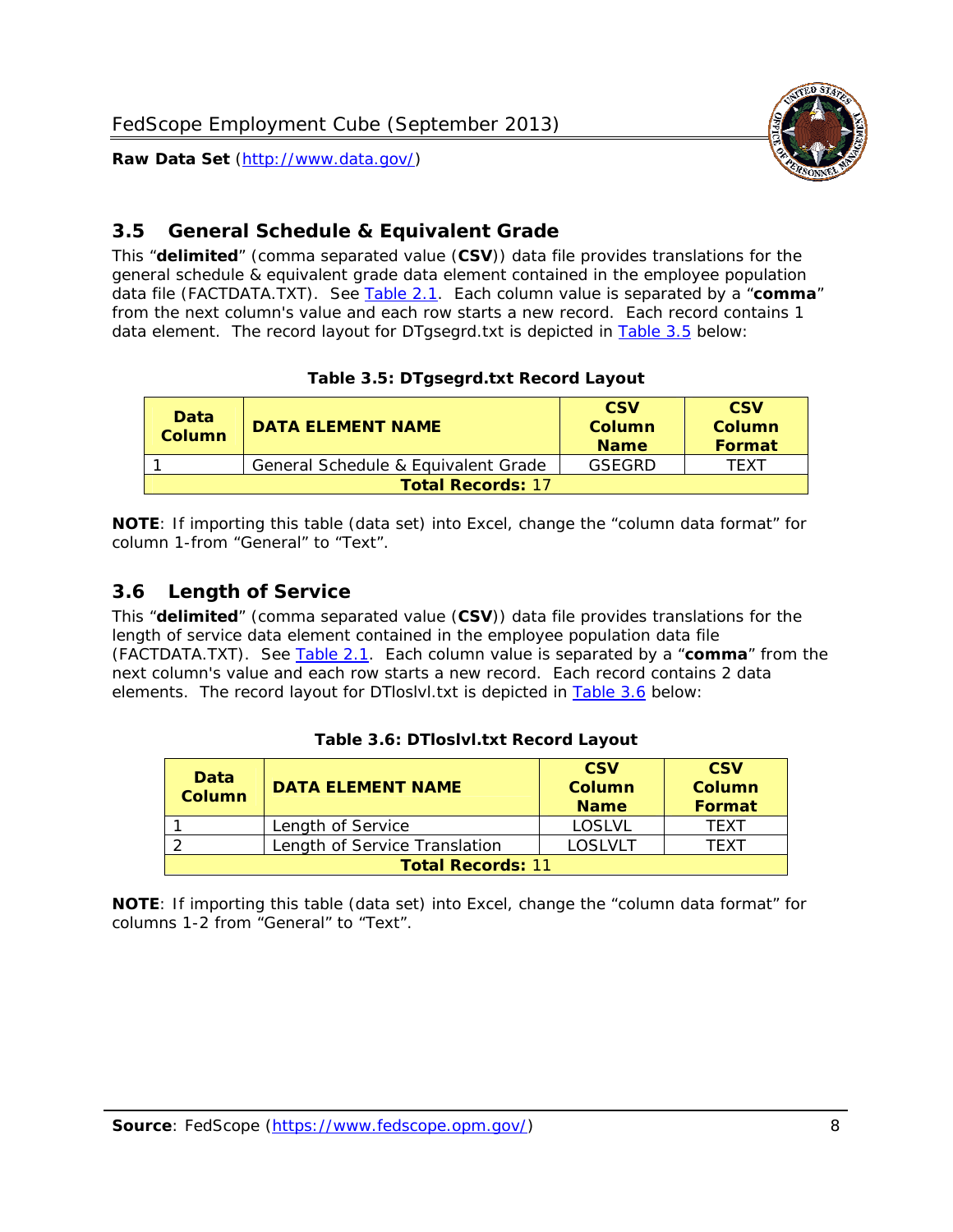

#### <span id="page-9-0"></span>*3.7 Occupation*

<span id="page-9-4"></span>This "**delimited**" (comma separated value (**CSV**)) data file provides translations for the occupation data element contained in the employee population data file (FACTDATA.TXT). See [Table 2.1](#page-4-1). Each column value is separated by a "**comma**" from the next column's value and each row starts a new record. Each record contains 6 data elements. The record layout for DTocc.txt is depicted in [Table 3.7](#page-9-4) below:

<span id="page-9-2"></span>

| Data<br><b>Column</b>     | <b>DATA ELEMENT NAME</b>             | <b>CSV</b><br>Column<br><b>Name</b> | <b>CSV</b><br><b>Column</b><br><b>Format</b> |
|---------------------------|--------------------------------------|-------------------------------------|----------------------------------------------|
|                           | Occupation Type                      | <b>OCCTYP</b>                       | <b>TEXT</b>                                  |
|                           | Occupation Type Translation          | <b>OCCTYPT</b>                      | <b>TEXT</b>                                  |
| 3                         | <b>Occupation Family</b>             | <b>OCCFAM</b>                       | <b>TEXT</b>                                  |
|                           | <b>Occupation Family Translation</b> | <b>OCCFAMT</b>                      | <b>TEXT</b>                                  |
| 5                         | Occupation                           | <b>OCC</b>                          | <b>TEXT</b>                                  |
|                           | <b>Occupation Translation</b>        | <b>OCCT</b>                         | <b>TEXT</b>                                  |
| <b>Total Records: 686</b> |                                      |                                     |                                              |

#### **Table 3.7: DTocc.txt Record Layout**

**NOTE**: If importing this table (data set) into Excel, change the "column data format" for columns 1-6 from "General" to "Text".

#### <span id="page-9-1"></span>*3.8 Occupation Category*

<span id="page-9-5"></span>This "**delimited**" (comma separated value (**CSV**)) data file provides translations for the occupation category data element contained in the employee population data file (FACTDATA.TXT). See [Table 2.1](#page-4-1). Each column value is separated by a "**comma**" from the next column's value and each row starts a new record. Each record contains 2 data elements. The record layout for DTpatco.txt is depicted in [Table 3.8](#page-9-5) below:

<span id="page-9-3"></span>

| Data<br><b>Column</b>   | <b>DATA ELEMENT NAME</b>        | <b>CSV</b><br>Column<br><b>Name</b> | <b>CSV</b><br>Column<br>Format |  |
|-------------------------|---------------------------------|-------------------------------------|--------------------------------|--|
|                         | <b>Occupation Category</b>      | <b>PATCO</b>                        | <b>TFXT</b>                    |  |
|                         | Occupation Category Translation | <b>PATCOT</b>                       | TFXT                           |  |
| <b>Total Records: 7</b> |                                 |                                     |                                |  |

| Table 3.8: DTpatco.txt Record Layout |  |
|--------------------------------------|--|
|--------------------------------------|--|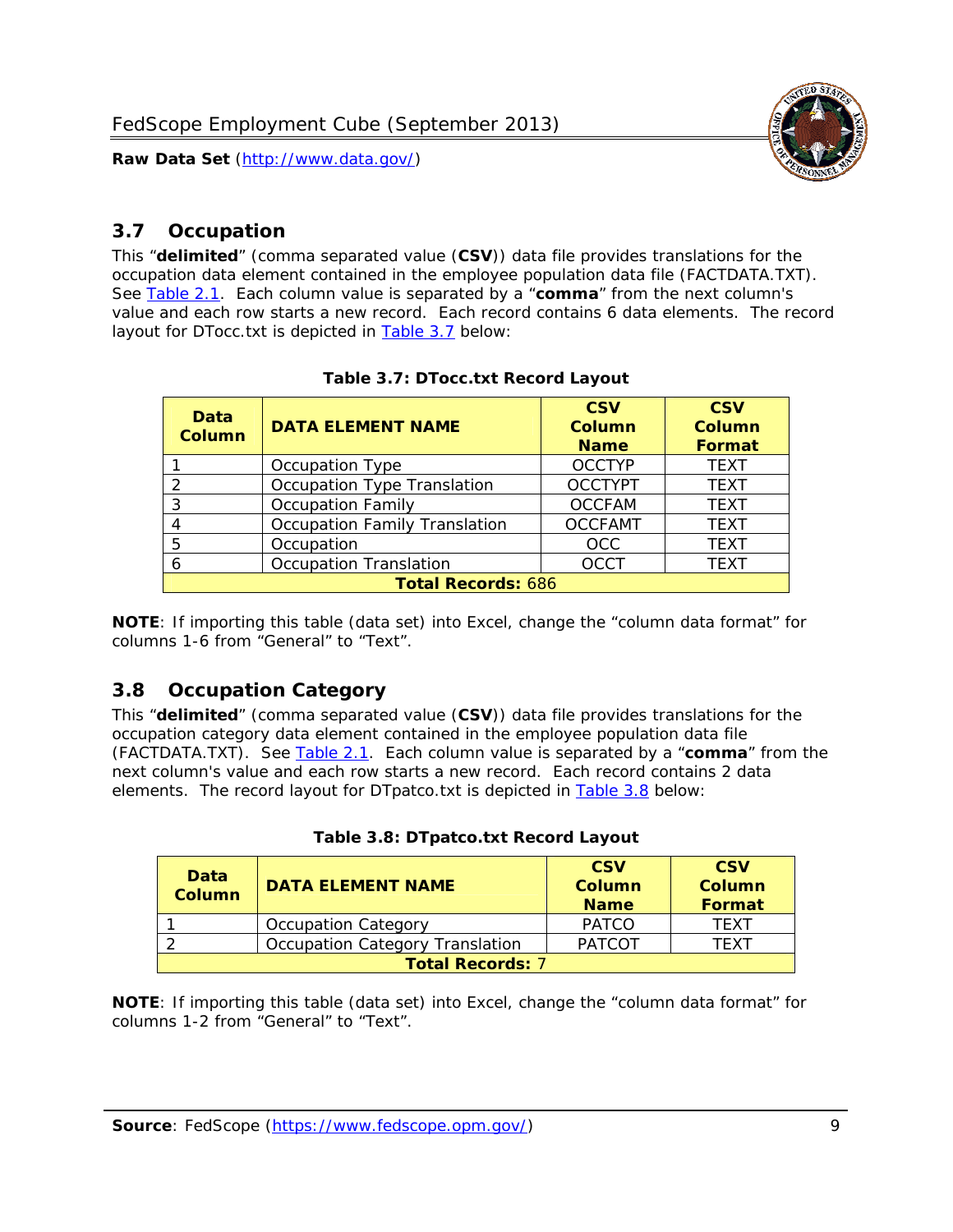

#### <span id="page-10-0"></span>*3.9 Pay Plan & Grade*

<span id="page-10-4"></span>This "**delimited**" (comma separated value (**CSV**)) data file provides translations for the pay plan & grade data element contained in the employee population data file (FACTDATA.TXT). See [Table 2.1](#page-4-1). Each column value is separated by a "**comma**" from the next column's value and each row starts a new record. Each record contains 7 data elements. The record layout for DTppgrd.txt is depicted in **Table 3.9** below:

<span id="page-10-2"></span>

| Data<br><b>Column</b> | <b>DATA ELEMENT NAME</b>    | <b>CSV</b><br>Column<br><b>Name</b> | <b>CSV</b><br>Column<br><b>Format</b> |  |  |
|-----------------------|-----------------------------|-------------------------------------|---------------------------------------|--|--|
|                       | Pay Plan Type               | <b>PPTYP</b>                        | <b>TEXT</b>                           |  |  |
| $\mathcal{P}$         | Pay Plan Type Translation   | <b>PPTYPT</b>                       | <b>TEXT</b>                           |  |  |
| 3                     | Pay Plan Group              | <b>PPGROUP</b>                      | <b>TEXT</b>                           |  |  |
|                       | Pay Plan Group Translation  | <b>PPGROUPT</b>                     | <b>TEXT</b>                           |  |  |
| 5                     | Pay Plan                    | <b>PAYPLAN</b>                      | <b>TEXT</b>                           |  |  |
| 6                     | Pay Plan Translation        | <b>PAYPLANT</b>                     | <b>TEXT</b>                           |  |  |
|                       | Pay Plan & Grade            | <b>PPGRD</b>                        | <b>TEXT</b>                           |  |  |
|                       | <b>Total Records: 1,030</b> |                                     |                                       |  |  |

#### **Table 3.9: DTppgrd.txt Record Layout**

**NOTE**: If importing this table (data set) into Excel, change the "column data format" for columns 1-7 from "General" to "Text".

## <span id="page-10-1"></span>*3.10 Salary Level*

<span id="page-10-5"></span><span id="page-10-3"></span>This "**delimited**" (comma separated value (**CSV**)) data file provides translations for the salary level data element contained in the employee population data file (FACTDATA.TXT). See [Table 2.1](#page-4-1). Each column value is separated by a "**comma**" from the next column's value and each row starts a new record. Each record contains 2 data elements. The record layout for DTsallvl.txt is depicted in [Table 3.10](#page-10-5) below:

| <b>Data</b><br>Column    | <b>DATA ELEMENT NAME</b>        | <b>CSV</b><br>Column<br><b>Name</b> | <b>CSV</b><br>Column<br><b>Format</b> |
|--------------------------|---------------------------------|-------------------------------------|---------------------------------------|
|                          | Salary Level                    | <b>SALLVL</b>                       | TFXT                                  |
|                          | <b>Salary Level Translation</b> | SAI I VI T                          | TEXT                                  |
| <b>Total Records: 19</b> |                                 |                                     |                                       |

| Table 3.10: DTsallvl.txt Record Layout |  |
|----------------------------------------|--|
|----------------------------------------|--|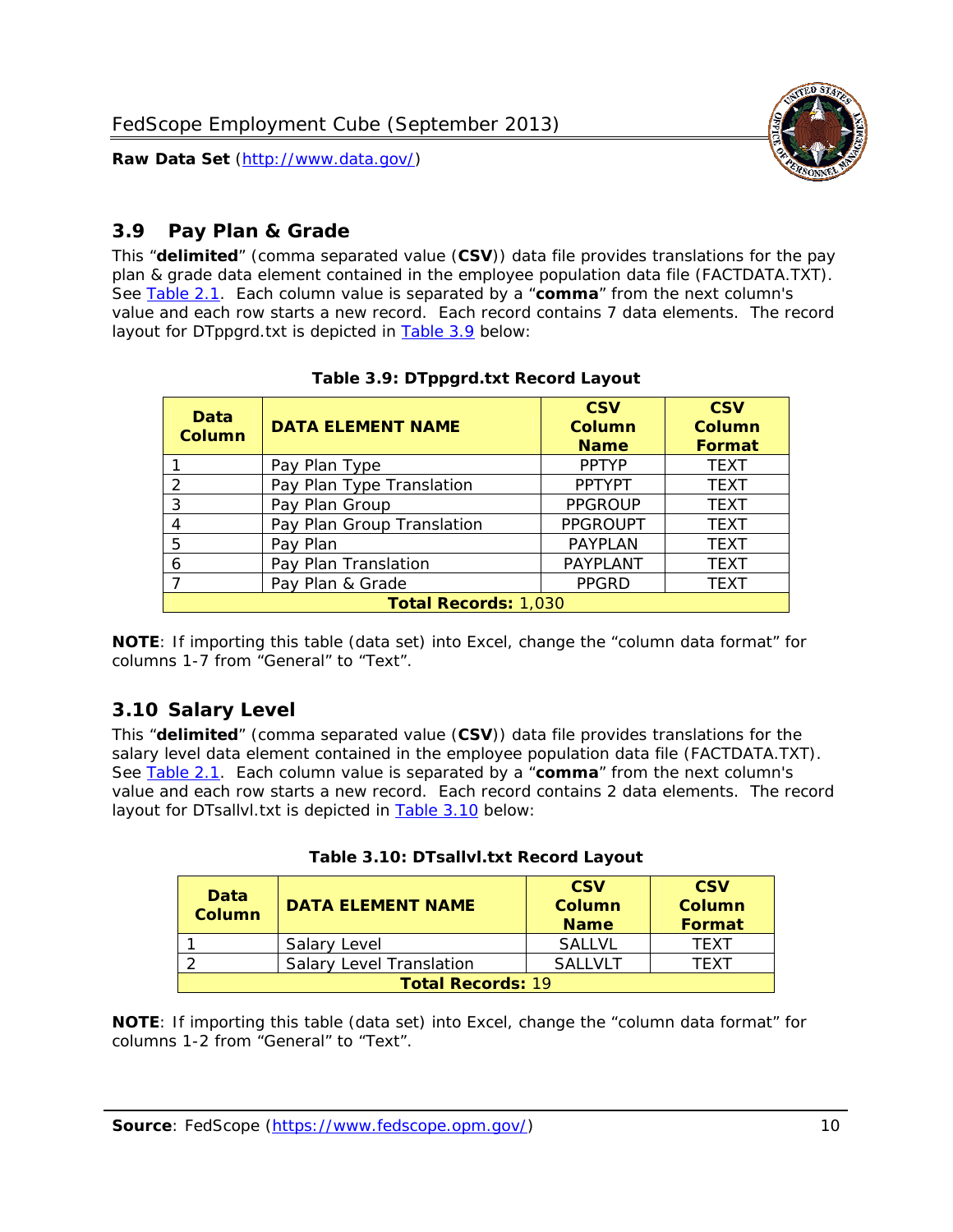

#### <span id="page-11-0"></span>*3.11 STEM Occupations*

<span id="page-11-4"></span>This "**delimited**" (comma separated value (**CSV**)) data file provides translations for the STEM occupations data element contained in the employee population data file (FACTDATA.TXT). See [Table 2.1](#page-4-1). Each column value is separated by a "**comma**" from the next column's value and each row starts a new record. Each record contains 6 data elements. The record layout for DTstemocc.txt is depicted in [Table 3.11](#page-11-4) below:

<span id="page-11-2"></span>

| <b>Data</b><br><b>Column</b> | <b>DATA ELEMENT NAME</b>                     | <b>CSV</b><br>Column<br><b>Name</b> | <b>CSV</b><br><b>Column</b><br><b>Format</b> |  |  |  |
|------------------------------|----------------------------------------------|-------------------------------------|----------------------------------------------|--|--|--|
|                              | <b>STEM Occupation Aggregate</b>             | <b>STEMAGG</b>                      | <b>TEXT</b>                                  |  |  |  |
|                              | <b>STEM Occupation Aggregate Translation</b> | <b>STEMAGGT</b>                     | <b>TEXT</b>                                  |  |  |  |
| 3                            | <b>STEM Occupation Type</b>                  | <b>STEMTYP</b>                      | <b>TEXT</b>                                  |  |  |  |
|                              | <b>STEM Occupation Type Translation</b>      | <b>STEMTYPT</b>                     | <b>TEXT</b>                                  |  |  |  |
| 5                            | <b>STEM Occupation</b>                       | <b>STEMOCC</b>                      | <b>TEXT</b>                                  |  |  |  |
|                              | <b>STEM Occupation Translation</b>           | <b>STEMOCCT</b>                     | <b>TEXT</b>                                  |  |  |  |
|                              | <b>Total Records: 69</b>                     |                                     |                                              |  |  |  |

#### **Table 3.11: DTstemocc.txt Record Layout**

**NOTE**: If importing this table (data set) into Excel, change the "column data format" for columns 1-6 from "General" to "Text".

## <span id="page-11-1"></span>*3.12 Supervisory Status*

This "**delimited**" (comma separated value (**CSV**)) data file provides translations for the supervisory status data element contained in the employee population data file (FACTDATA.TXT). See [Table 2.1](#page-4-1). Each column value is separated by a "**comma**" from the next column's value and each row starts a new record. Each record contains 4 data elements. The record layout for DTsuper.txt is depicted in [Table 3.12](#page-11-5) below:

<span id="page-11-5"></span><span id="page-11-3"></span>

| Data<br><b>Column</b> | <b>DATA ELEMENT NAME</b>              | <b>CSV</b><br>Column<br><b>Name</b> | <b>CSV</b><br><b>Column</b><br>Format |
|-----------------------|---------------------------------------|-------------------------------------|---------------------------------------|
|                       | <b>Supervisory Status Type</b>        | <b>SUPFRTYP</b>                     | <b>TEXT</b>                           |
|                       | Supervisory Status Type Translation   | <b>SUPERTYPT</b>                    | <b>TEXT</b>                           |
|                       | <b>Supervisory Status</b>             | <b>SUPERVIS</b>                     | <b>TEXT</b>                           |
|                       | <b>Supervisory Status Translation</b> | <b>SUPERVIST</b>                    | <b>TEXT</b>                           |
|                       | <b>Total Records: 7</b>               |                                     |                                       |

|  | Table 3.12: DTsuper.txt Record Layout |  |
|--|---------------------------------------|--|
|--|---------------------------------------|--|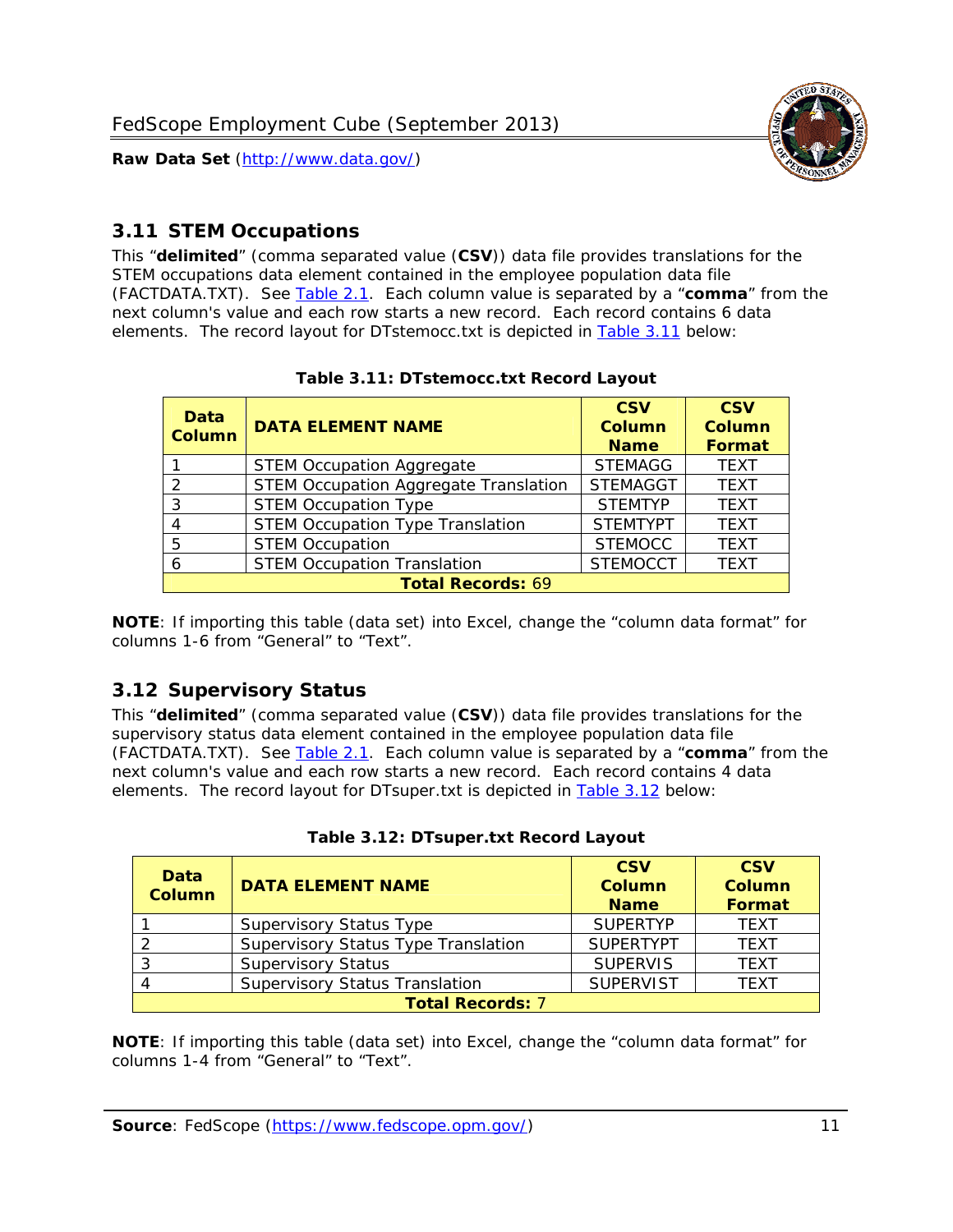

#### <span id="page-12-0"></span>*3.13 Type of Appointment*

This "**delimited**" (comma separated value (**CSV**)) data file provides translations for the type of appointment data element contained in the employee population data file (FACTDATA.TXT). See [Table 2.1](#page-4-1). Each column value is separated by a "**comma**" from the next column's value and each row starts a new record. Each record contains 4 data elements. The record layout for DTtoa.txt is depicted in [Table 3.13](#page-12-4) below:

<span id="page-12-4"></span><span id="page-12-2"></span>

| Data<br><b>Column</b> | <b>DATA ELEMENT NAME</b>             | <b>CSV</b><br><b>Column</b><br><b>Name</b> | <b>CSV</b><br><b>Column</b><br><b>Format</b> |
|-----------------------|--------------------------------------|--------------------------------------------|----------------------------------------------|
|                       | Type of Appointment Type             | <b>TOATYP</b>                              | <b>TFXT</b>                                  |
|                       | Type of Appointment Type Translation | <b>TOATYPT</b>                             | <b>TEXT</b>                                  |
|                       | Type of Appointment                  | <b>TOA</b>                                 | <b>TEXT</b>                                  |
|                       | Type of Appointment Translation      | <b>TOAT</b>                                | <b>TFXT</b>                                  |
|                       | <b>Total Records: 21</b>             |                                            |                                              |

#### **Table 3.13: DTtoa.txt Record Layout**

**NOTE**: If importing this table (data set) into Excel, change the "column data format" for columns 1-4 from "General" to "Text".

#### <span id="page-12-1"></span>*3.14 Work Schedule*

<span id="page-12-5"></span>This "**delimited**" (comma separated value (**CSV**)) data file provides translations for the work schedule data element contained in the employee population data file (FACTDATA.TXT). See [Table 2.1](#page-4-1). Each column value is separated by a "**comma**" from the next column's value and each row starts a new record. Each record contains 4 data elements. The record layout for DTwrksch.txt is depicted in [Table 3.14](#page-12-5) below:

<span id="page-12-3"></span>

| Data<br><b>Column</b>    | <b>DATA ELEMENT NAME</b>       | <b>CSV</b><br>Column<br><b>Name</b> | <b>CSV</b><br><b>Column</b><br><b>Format</b> |  |
|--------------------------|--------------------------------|-------------------------------------|----------------------------------------------|--|
|                          | Work Schedule Type             | <b>WSTYP</b>                        | <b>TEXT</b>                                  |  |
|                          | Work Schedule Type Translation | <b>WSTYPT</b>                       | <b>TFXT</b>                                  |  |
| 3                        | Work Schedule                  | <b>WORKSCH</b>                      | <b>TFXT</b>                                  |  |
|                          | Work Schedule Translation      | <b>WORKSCHT</b>                     | <b>TFXT</b>                                  |  |
| <b>Total Records: 12</b> |                                |                                     |                                              |  |

|  | Table 3.14: DTwrksch.txt Record Layout |  |
|--|----------------------------------------|--|
|  |                                        |  |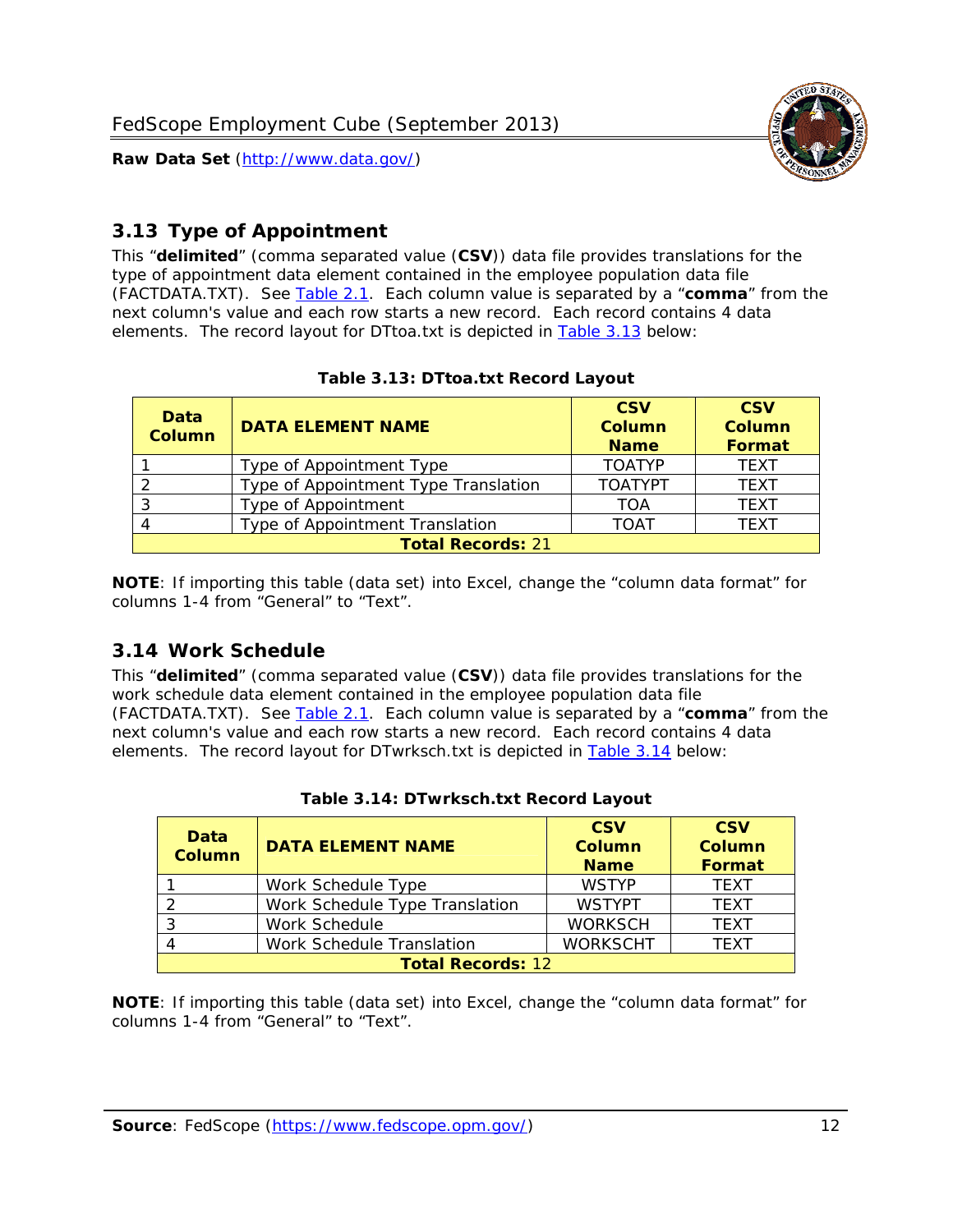

#### <span id="page-13-0"></span>*3.15 Work Status*

<span id="page-13-4"></span><span id="page-13-2"></span>This "**delimited**" (comma separated value (**CSV**)) data file provides translations for the work status data element contained in the employee population data file (FACTDATA.TXT). See [Table 2.1](#page-4-1). Each column value is separated by a "**comma**" from the next column's value and each row starts a new record. Each record contains 2 data elements. The record layout for DTwkstat.txt is depicted in [Table 3.15](#page-13-4) below:

| Data<br><b>Column</b>   | <b>DATA ELEMENT NAME</b> | <b>CSV</b><br>Column<br><b>Name</b> | <b>CSV</b><br>Column<br><b>Format</b> |
|-------------------------|--------------------------|-------------------------------------|---------------------------------------|
|                         | Work Status              | <b>WORKSTAT</b>                     | TFXT                                  |
|                         | Work Status Translation  | <b>WORKSTATT</b>                    | TFXT                                  |
| <b>Total Records: 2</b> |                          |                                     |                                       |

#### **Table 3.15: DTwkstat.txt Record Layout**

**NOTE**: If importing this table (data set) into Excel, change the "column data format" for columns 1-2 from "General" to "Text".

#### <span id="page-13-1"></span>*3.16 Date*

<span id="page-13-5"></span><span id="page-13-3"></span>This "**delimited**" (comma separated value (**CSV**)) data file provides translations for the status file month date data element contained in the employee population data file (FACTDATA.TXT). See [Table 2.1](#page-4-1). Each column value is separated by a "**comma**" from the next column's value and each row starts a new record. Each record contains 2 data elements. The record layout for DTdate.txt is depicted in [Table 3.16](#page-13-5) below:

| Data<br><b>Column</b>   | <b>DATA ELEMENT NAME</b> | <b>CSV</b><br>Column<br><b>Name</b> | <b>CSV</b><br>Column<br><b>Format</b> |
|-------------------------|--------------------------|-------------------------------------|---------------------------------------|
|                         | File Date                | <b>DATECODE</b>                     | TFXT                                  |
|                         | File Date Translation    | <b>DATECODET</b>                    | TFXT                                  |
| <b>Total Records: 1</b> |                          |                                     |                                       |

**Table 3.16: DTdate.txt Record Layout**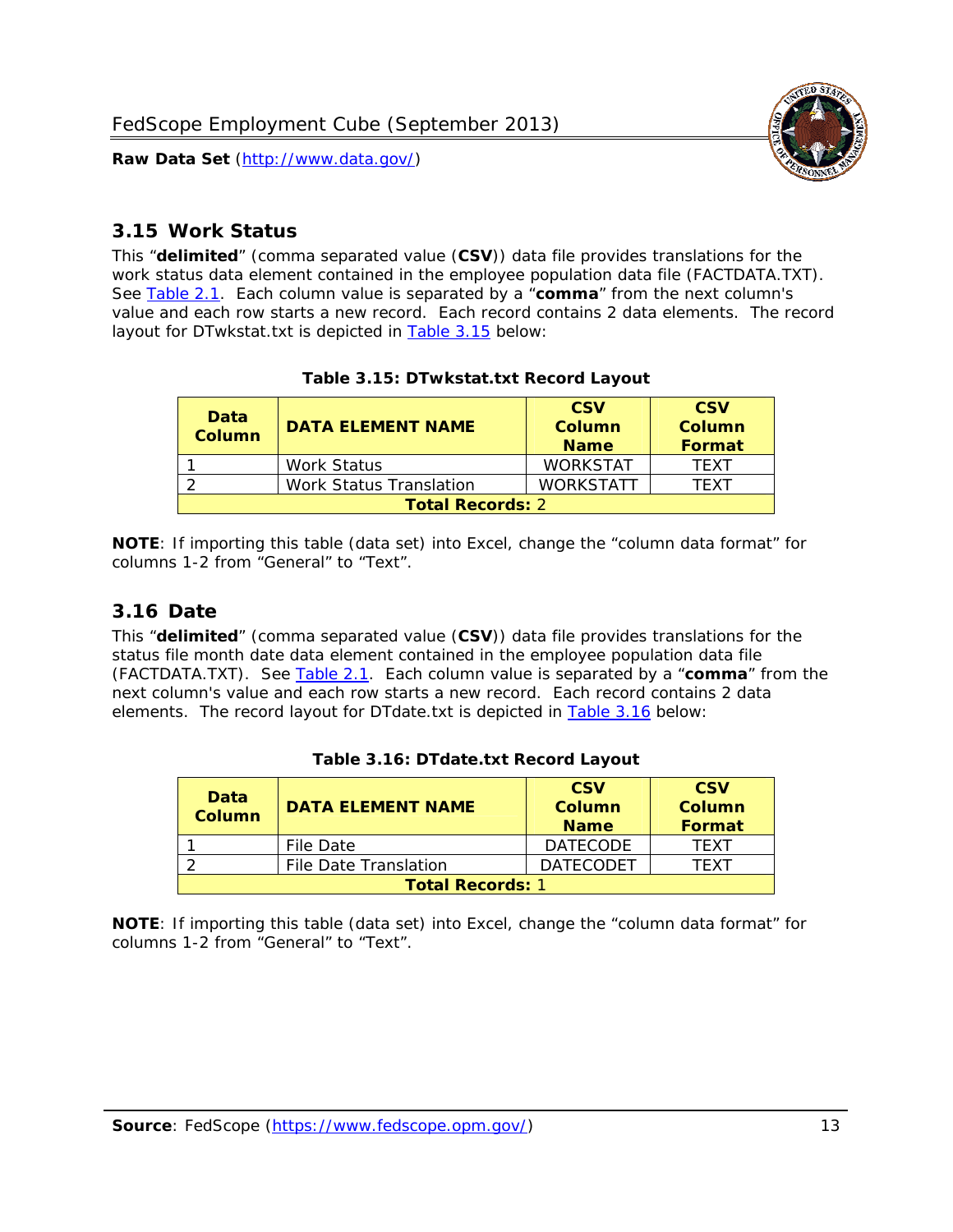

## <span id="page-14-0"></span>*3.17 Employment*

There is no translation file for this data element. Every record in the employee population data file (FACTDATA.TXT) contains a value of "1" for this field. See Chapter [4.17](#page-16-8) for definition of **Employment**.

## <span id="page-14-1"></span>*3.18 Average Salary*

There is no translation file for this data element. See Chapter [4.18](#page-17-1) for definition of [Average](#page-17-1) [Salary](#page-17-1) [Average Salary.](#page-17-1)

#### <span id="page-14-2"></span>*3.19 Average Length of Service*

There is no translation file for this data element. See Chapter [4.19](#page-17-2) for definition of [Average](#page-17-2) Length of Service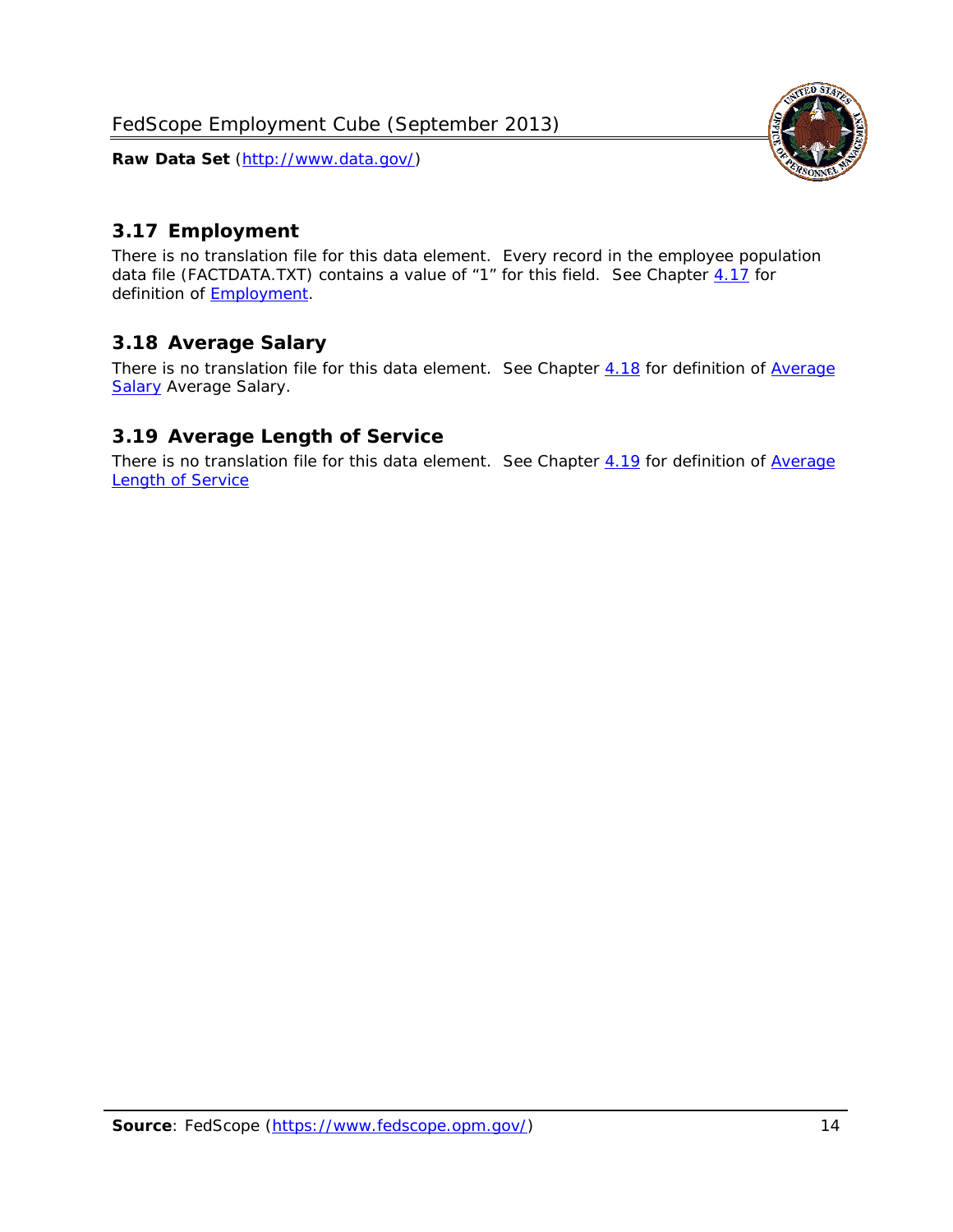

# <span id="page-15-0"></span>**4 DATA DEFINITIONS**

#### <span id="page-15-1"></span>*4.1 Agency*

The employing organization.

#### <span id="page-15-2"></span>*4.2 Location*

The official duty station of an employee. Locations in the United States are defined in terms of states. Locations outside the United States are defined in terms of countries and U.S. territories.

#### <span id="page-15-3"></span>*4.3 Age*

An employee's age. Age is displayed in five-year intervals, except for an initial interval of less than 20 years and a final interval of 65 years or more.

#### <span id="page-15-4"></span>*4.4 Education Level*

The extent of an employee's educational attainment from an accredited institution.

#### <span id="page-15-5"></span>*4.5 General Schedule & Equivalent Grade*

The General Schedule grade for pay plans in the General Schedule and Equivalent pay plan category (See [Pay Plan & Grade](#page-16-0)).

#### <span id="page-15-6"></span>*4.6 Length of Service*

The number of years of Federal civilian employment, creditable military service, and other service made creditable by specific legislation. Length of service is grouped by five-year intervals, except for:

- a. the initial intervals of less than 1 year, 1-2 years, and 3-4 years and
- b. the final interval of 35 years or more.

#### <span id="page-15-7"></span>*4.7 Occupation*

An employee's occupation as defined by the Office of Personnel Management (OPM).

#### <span id="page-15-8"></span>*4.8 Occupation Category*

Occupational categories are defined by the educational requirements of the occupation and the subject matter and level of difficulty or responsibility of the work.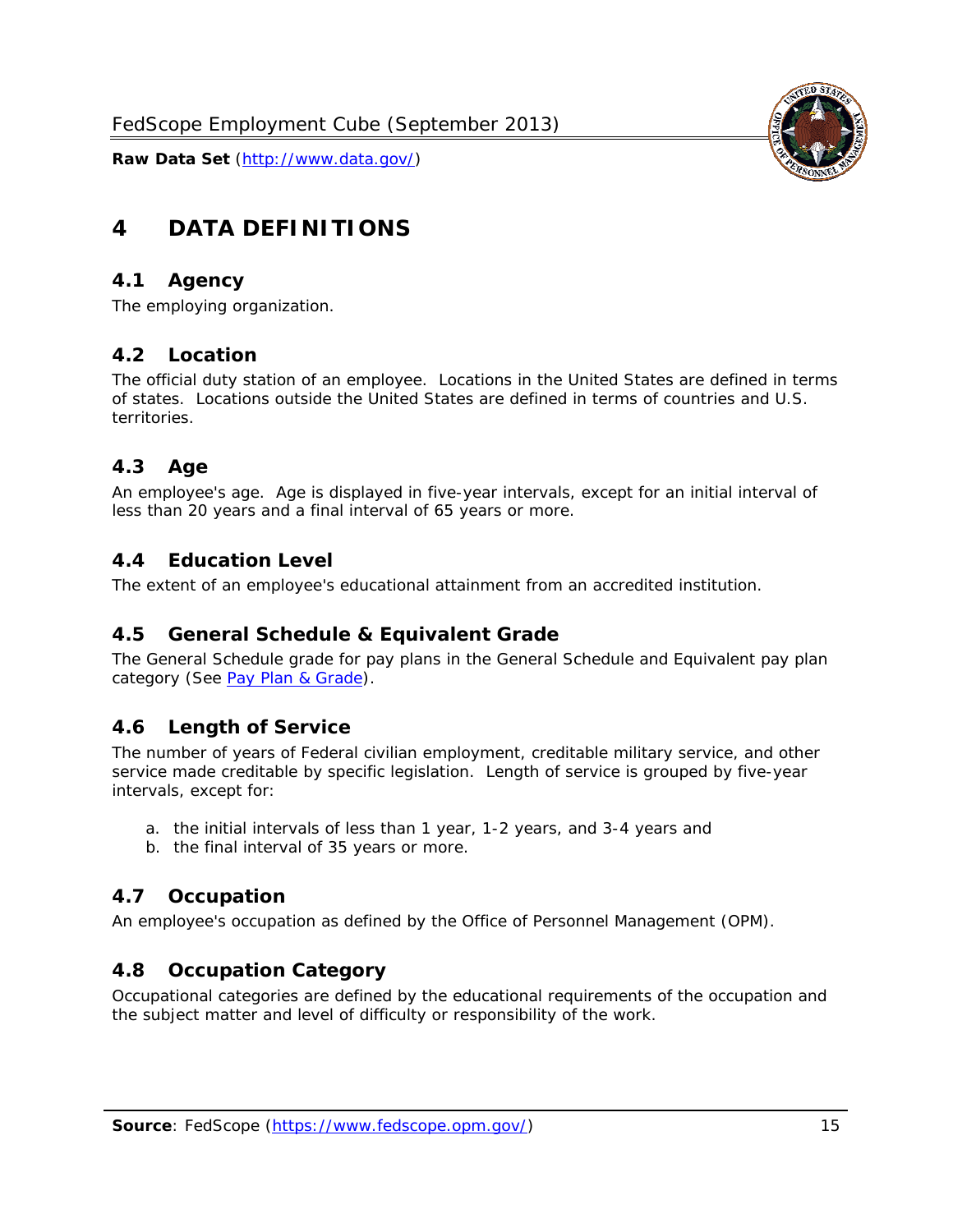<span id="page-16-0"></span>

The pay system and, where applicable, the grade used to determine an employee's basic pay rate. Grade denotes a hierarchical position in a pay plan and is sometimes referred to as level, class, rank, or pay band.

## <span id="page-16-1"></span>*4.10 Salary Level*

An employee's adjusted basic pay, which is an annualized rate of pay. Adjusted basic pay is the sum of an employee's rate of basic pay plus any locality comparability payment and/or special pay adjustment for law enforcement officers. Salaries are grouped by \$10,000 intervals, except for an initial interval of less than \$20,000 and a final interval of \$180,000 or more.

An employee's actual earnings may be more or less than the annualized rate because of factors such as overtime, shift differentials, less than full time work, or leave without pay.

## <span id="page-16-2"></span>*4.11 STEM Occupations*

Listing of occupations grouped into the following four occupational series:

- 1. **S**cience
- 2. **T**echnology
- 3. **E**ngineering
- 4. **M**athematics

## <span id="page-16-3"></span>*4.12 Supervisory Status*

The nature of managerial, supervisory, or non-supervisory responsibility assigned to an employee's position.

#### <span id="page-16-4"></span>*4.13 Type of Appointment*

An employee's appointment in terms of permanence and competitiveness.

#### <span id="page-16-5"></span>*4.14 Work Schedule*

The time basis on which an employee is scheduled to work.

#### <span id="page-16-6"></span>*4.15 Work Status*

A combination of Type of Appointment and Work Schedule data elements. The Work Status data element is limited to "Non-Seasonal Full Time Permanent" and "Other Employees".

#### <span id="page-16-7"></span>*4.16 Date*

<span id="page-16-8"></span>The file date (e.g. September 2013 represented by 201309).

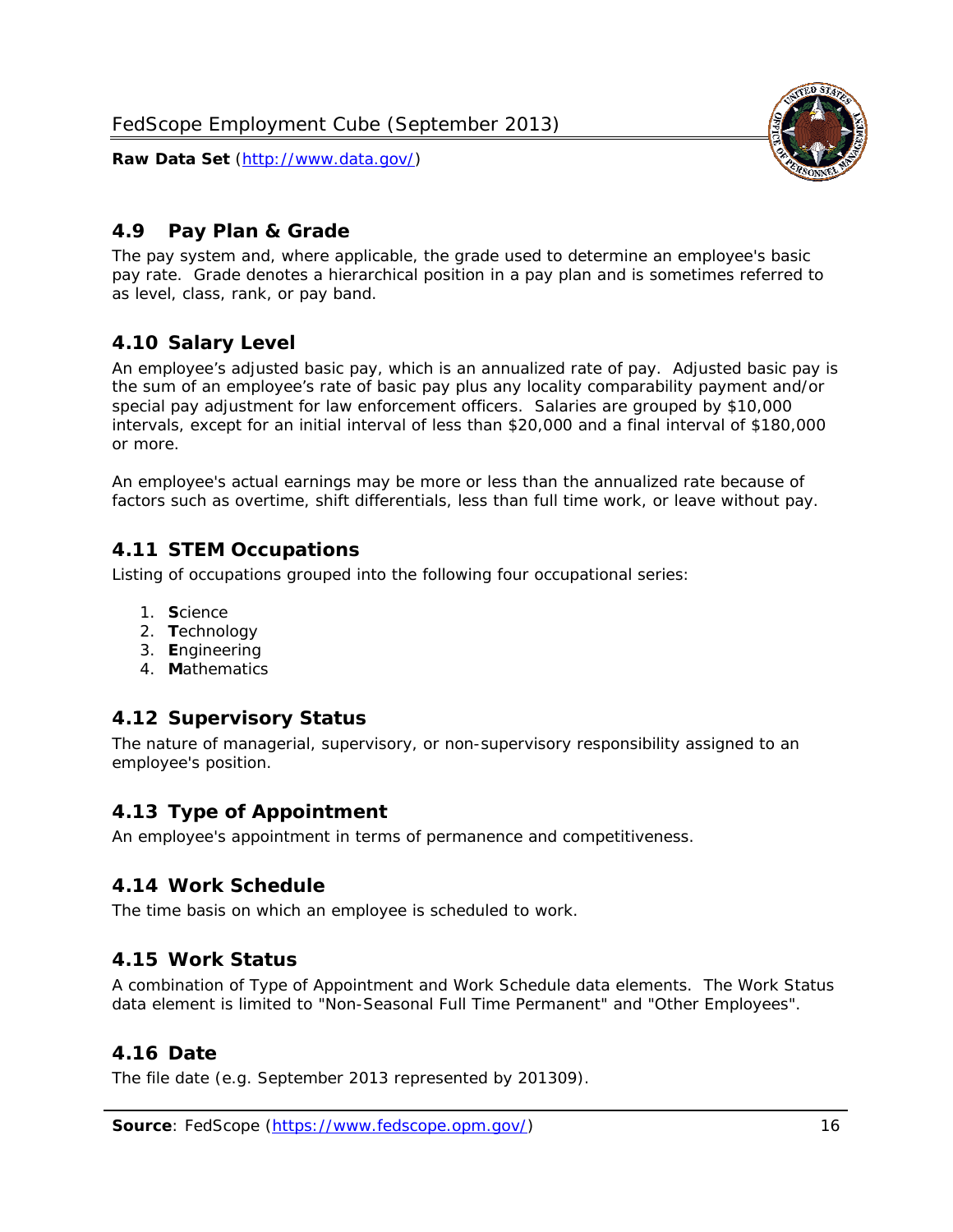

#### <span id="page-17-0"></span>*4.17 Employment*

A measure representing the number of employees in pay status at the end of the quarter (or end of the pay period prior to the end of the quarter).

#### <span id="page-17-1"></span>*4.18 Average Salary*

A measure representing the average adjusted basic pay, an annualized rate of pay. Adjusted basic pay is the sum of an employee's rate of basic pay and any locality comparability payment and/or special pay adjustment for law enforcement officers.

An employee's actual earnings may be more or less than the annualized rate because of factors such as overtime, shift differentials, less than full time work, or leave without pay.

Invalid salary values are excluded from the average. A large number of invalid values could invalidate the average. To obtain counts of invalid values, display the data using the Salary Level dimension (See [Salary Level\)](#page-16-1).

#### <span id="page-17-2"></span>*4.19 Average Length of Service*

A measure representing the average number of years of Federal civilian employment and creditable military service.

Invalid values are excluded from the average. A large number of invalid values could invalidate the average. To obtain counts of invalid values, display the data using the Length of Service dimension (See [Length of Service](#page-15-6)).